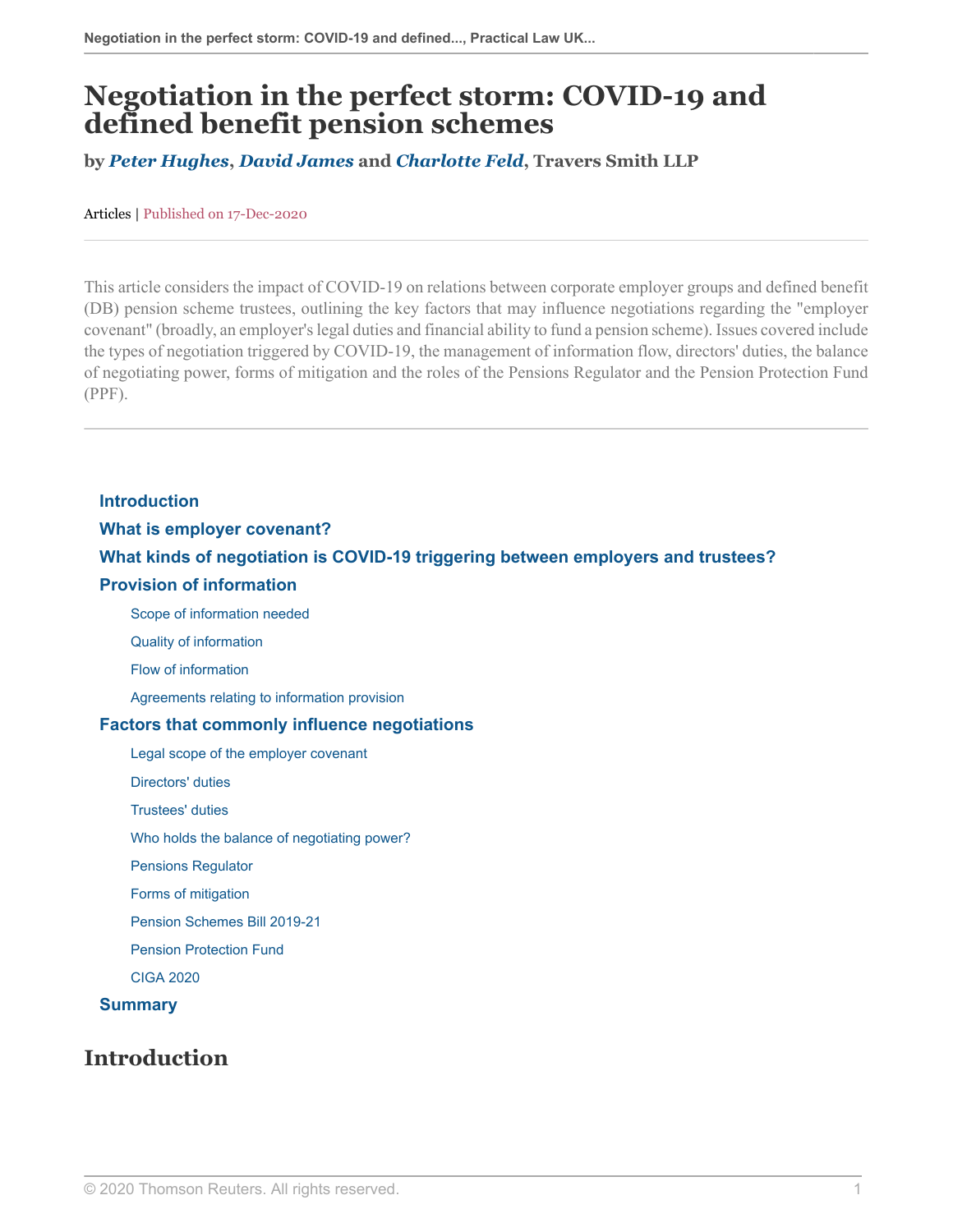The pensions industry often tries to predict the future: of investments, employer businesses, how long people will live. However, the COVID-19 pandemic has thrown many of these predictions into disarray, making even the most basic of assumptions extraordinarily difficult to formulate with confidence.

For many defined benefit (DB) schemes and their sponsoring employers, this has created a perfect storm. Many businesses, battered by the virus, are facing immediate cashflow problems. Others may seem to be weathering the storm better, but their current relative stability may mask deeper-seated problems arising from the virus; will their businesses still be relevant and competitive in the "new normal"?

COVID-19 prompts urgent and frequently difficult discussions between employer groups and their DB scheme trustees. The longer the pandemic goes on, the more urgent and difficult these will become.

In this article we:

- Consider the kinds of negotiations that COVID-19 has imposed on employers and trustees.
- Examine the crucial issue of information and how it flows.
- <span id="page-1-0"></span>• Set out various drivers for negotiations, including the involvement of the Pensions Regulator and the Pension Protection Fund (PPF).

#### **What is employer covenant?**

Employer covenant is the legal obligation of sponsoring employers to fund the scheme and their financial ability to do so. The strength of this covenant depends on the strength of those legal obligations and the financial position of the relevant employer (or other relevant entity).

The covenant can be strengthened in many ways, for example, by providing security to the trustee to prioritise the scheme's claim ahead of other creditors, or by group companies providing guarantees of the employers' funding obligations.

Conversely, the covenant can be weakened in many ways, such as the employers weakening their financial position by selling businesses and returning the proceeds to shareholders, by incurring liabilities (such as bank debt) that will compete with the scheme or by granting security to other creditors so that they rank ahead of the scheme.

# <span id="page-1-1"></span>**What kinds of negotiation is COVID-19 triggering between employers and trustees?**

Negotiations between employers and trustees are always fact-specific but some themes have emerged. Whether or not employers need trustee consent to their proposals will vary depending on scheme rules and other factors. All of the examples below could affect the employer covenant: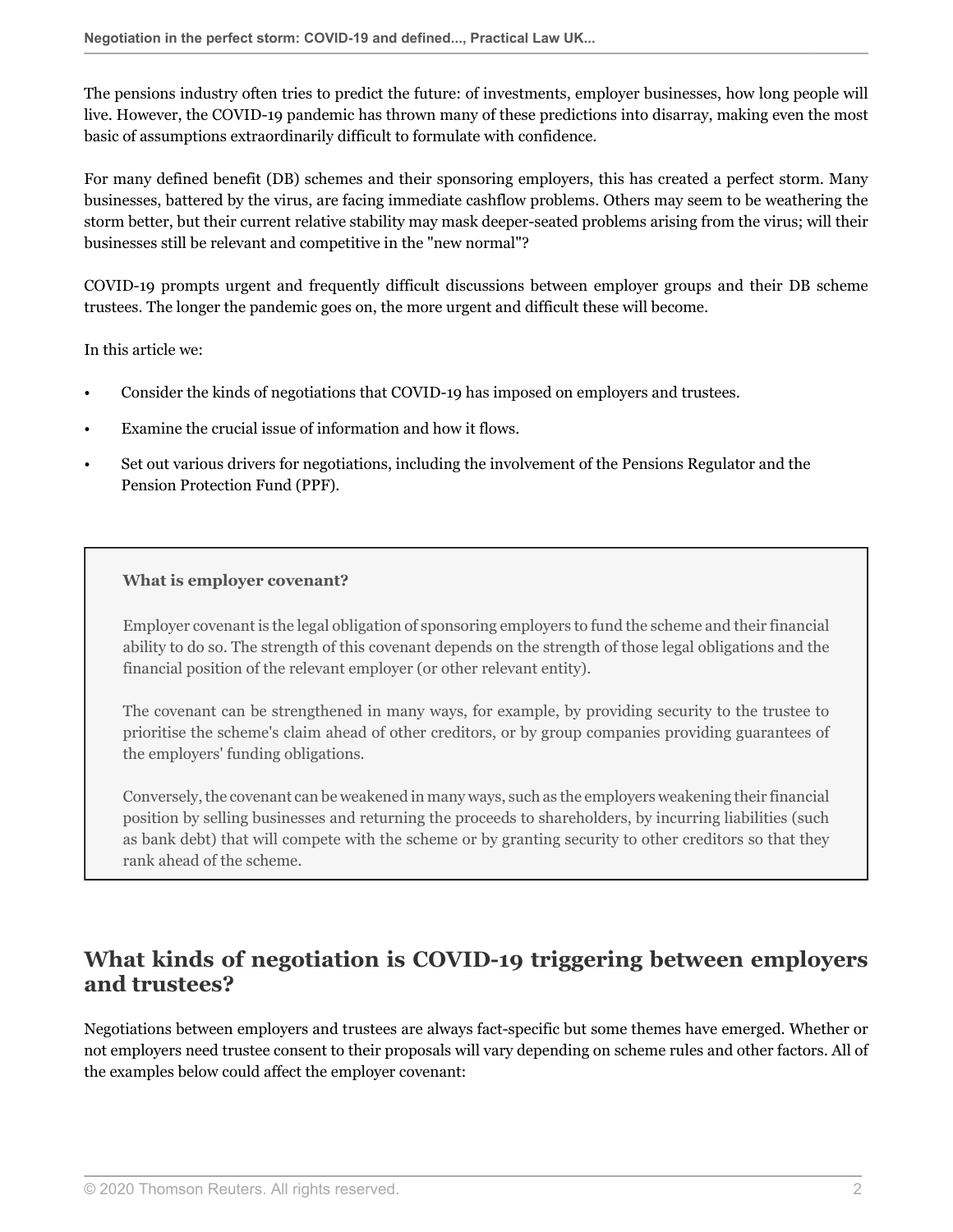- **Deferral of contributions.** Facing cashflow problems, many employers have asked trustees to agree to defer payments that they had already committed to pay to their schemes.
- **Other funding discussions.** Employers may seek a longer or reshaped (for example, back-end loaded) recovery plan. Cashflow concerns are dominating many valuation and funding discussions.
- **Corporate reorganisation.** A reorganisation (such as a demerger, sale of a business or companies). COVID-19 may also prompt strategic acquisitions by employer groups.
- **Impact of new finance or of refinancing terms.** Many employers have needed financial support from lenders such as new debt facilities, a refinancing of existing debt or the resetting of the terms of existing facilities.
- **Security over assets.** Many schemes will be unsecured creditors, but some trustees have negotiated security rights over employer assets or veto rights over disposals or the granting of security. If the employer group is looking to sell the relevant assets or grant security over them in order to raise funds, the employer will need the trustee's consent.
- **Rescue talks.** Distress scenarios often require emergency action, such as financing or refinancing on aggressive terms, forced disposals and urgent group reorganisations, which may involve insolvency measures such as company voluntary arrangements under the Insolvency Act 1986 (see *[Practice note: overview,](http://uk.practicallaw.thomsonreuters.com/6-107-3974?originationContext=document&vr=3.0&rs=PLUK1.0&transitionType=DocumentItem&contextData=(sc.Default)) [Company voluntary arrangements \(CVAs\)](http://uk.practicallaw.thomsonreuters.com/6-107-3974?originationContext=document&vr=3.0&rs=PLUK1.0&transitionType=DocumentItem&contextData=(sc.Default))*). The trustee will expect to be involved. Rescue talks, at least for larger schemes, are also likely to involve both the Regulator and the PPF. And both employers and trustees will have to consider the impact of insolvency law, which was recently changed by the Corporate Governance and Insolvency Act 2020 (CIGA 2020) (see *[Practice note, Corporate Insolvency and Governance Act 2020:](http://uk.practicallaw.thomsonreuters.com/w-026-3567?originationContext=document&vr=3.0&rs=PLUK1.0&transitionType=DocumentItem&contextData=(sc.Default)) [pensions aspects](http://uk.practicallaw.thomsonreuters.com/w-026-3567?originationContext=document&vr=3.0&rs=PLUK1.0&transitionType=DocumentItem&contextData=(sc.Default))*).

For more information about the funding issues that may arise, see *[Practice note, COVID-19: issues for pension](http://uk.practicallaw.thomsonreuters.com/w-024-4799?originationContext=document&vr=3.0&rs=PLUK1.0&transitionType=DocumentItem&contextData=(sc.Default)#co_anchor_a883217) [scheme trustees and employers: Funding issues](http://uk.practicallaw.thomsonreuters.com/w-024-4799?originationContext=document&vr=3.0&rs=PLUK1.0&transitionType=DocumentItem&contextData=(sc.Default)#co_anchor_a883217)*.

# <span id="page-2-0"></span>**Provision of information**

A key consideration is the flow of information about the employer's business and its projected performance in the light of COVID-19.

The unprecedented impact of COVID-19 has made it difficult for many organisations to generate reliable information about their businesses; it is difficult to formulate reliable assumptions on which to base projected earnings and cashflows. This makes it hard for stakeholders, including trustees, to assess the position with confidence. Poor information endangers constructive negotiations.

# <span id="page-2-1"></span>**Scope of information needed**

A well-advised trustee will have a clear idea of the financial information and reports that it needs to inform its decision-making (such as sensitised cashflows, business plans and estimated outcome statements on an insolvency). Trustees will normally wish to take covenant, actuarial and legal advice in identifying their requirements. Early engagement between the trustee and the employer group to agree the scope of the information to be provided is important.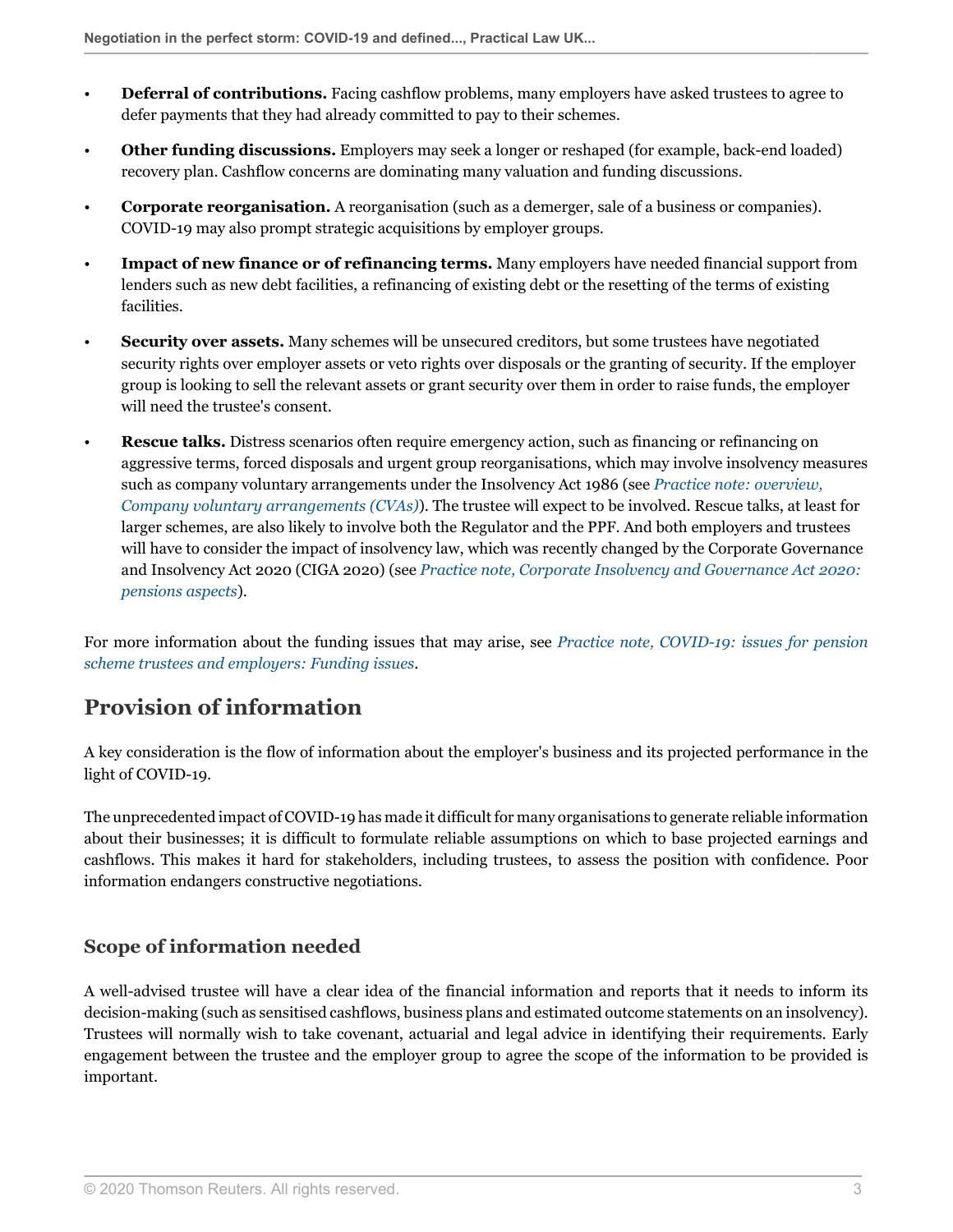The Regulator has always encouraged employers to share covenant information with trustees and current messaging is clear that the Regulator expects trustees to engage early and effectively. The Regulator has also provided COVID-19 guidance to trustees identifying the specific information that they should be reviewing when considering requests from employers in distress situations (see *[Practice note, COVID-19: key legislation and guidance: Dealing with DB](http://uk.practicallaw.thomsonreuters.com/w-027-4028?originationContext=document&vr=3.0&rs=PLUK1.0&transitionType=DocumentItem&contextData=(sc.Default)#co_anchor_a695037) [scheme sponsoring employers in financial distress](http://uk.practicallaw.thomsonreuters.com/w-027-4028?originationContext=document&vr=3.0&rs=PLUK1.0&transitionType=DocumentItem&contextData=(sc.Default)#co_anchor_a695037)*).

# <span id="page-3-0"></span>**Quality of information**

Generally, well-run businesses can generate the necessary reports and projections, but there are lots of employer groups whose finance functions are struggling to assess the impact of COVID-19.

Employer groups will need to think carefully about the quality of the information that they share, and how it is presented.

## <span id="page-3-1"></span>**Flow of information**

Negotiating dynamics can lead to a risk of some stakeholders (for instance, lenders) being given key information quicker than others. Sometimes this is justifiable, but trustees should push against being kept in the dark.

The Pension Schemes Bill 2019-21 is due to require employers to provide more information earlier to both trustees and the Regulator. The Bill also contains tougher sanctions for acts that are detrimental to DB pension schemes in certain ways (see *[Pension Schemes Bill 2019-21](#page-7-0)* below). Even before these changes come into force, employers who share good quality information at an early stage may be able to mitigate the risks of future sanctions.

It is also important to note that the Regulator already has wide powers to require the disclosure of information that is not subject to privilege (see *[Practice note, Pensions Regulator: Provision of Information](http://uk.practicallaw.thomsonreuters.com/w-007-8224?originationContext=document&vr=3.0&rs=PLUK1.0&transitionType=DocumentItem&contextData=(sc.Default))*). Ultimately, trustees, the Regulator and the PPF all want to be able to see that the scheme is being treated fairly when compared with other creditors and shareholders.

## <span id="page-3-2"></span>**Agreements relating to information provision**

Trustees and employers commonly agree information sharing protocols or agreements as well as confidentiality agreements, and trustees may sign "hold harmless" letters to secure the release of copies of professional advice given to the employer. For an example of a confidentiality agreement, with drafting notes and related content, see *[Standard document, Trustee confidentiality agreement](http://uk.practicallaw.thomsonreuters.com/0-383-4927?originationContext=document&vr=3.0&rs=PLUK1.0&transitionType=DocumentItem&contextData=(sc.Default))*.

#### <span id="page-3-3"></span>**Factors that commonly influence negotiations**

Each situation is fact-specific, but several factors underpin most negotiations between an employer and a trustee.

#### <span id="page-3-4"></span>**Legal scope of the employer covenant**

• There is generally no statutory or trust law obligation for an employer group as a whole to support a scheme (unless and until the Regulator uses its "moral hazard" powers to create such an obligation). The precise scope of the recourse that the trustee has to group entities is critical.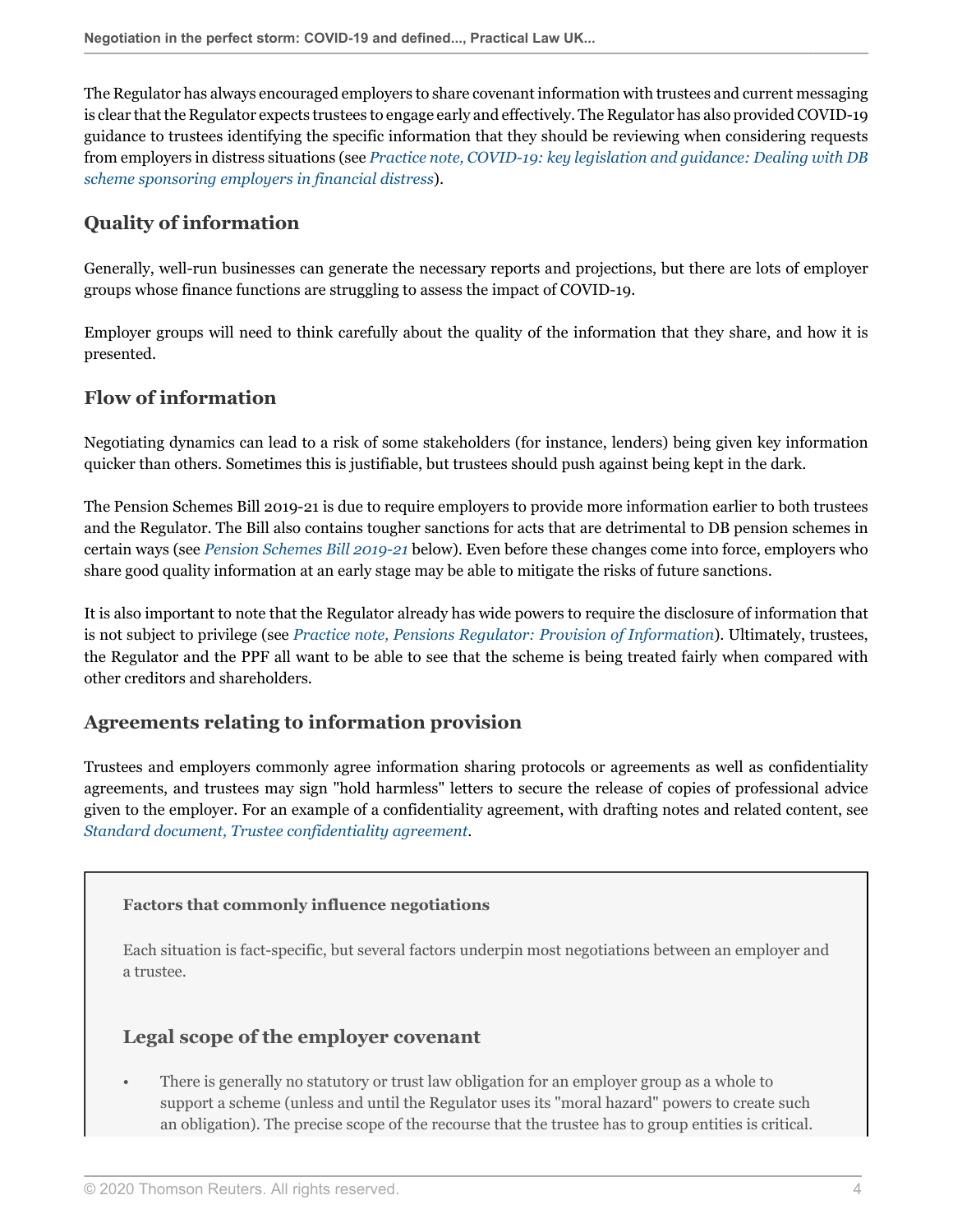A scheme with direct rights against a wide range of valuable group companies (for instance, because these are the "statutory employers" is usually in a better position). For more information, see *[Practice note, Statutory debt on the employer: overview](http://uk.practicallaw.thomsonreuters.com/3-203-4898?originationContext=document&vr=3.0&rs=PLUK1.0&transitionType=DocumentItem&contextData=(sc.Default))*.

• The Regulator's recent distress guidance (*[Pensions Regulator, Protecting schemes from](https://www.thepensionsregulator.gov.uk/en/document-library/regulatory-guidance/protecting-schemes-from-sponsoring-employer-distress ) [sponsoring employer distress](https://www.thepensionsregulator.gov.uk/en/document-library/regulatory-guidance/protecting-schemes-from-sponsoring-employer-distress )*) emphasises the importance of trustees identifying employers' legal obligations to the scheme including in insolvency, as well as insolvency outcomes for the scheme, long before the employer shows any signs of distress. This is in line with much of the Regulator's longstanding guidance, but is notably more robust than its 2015 Employer Covenant guidance (*[Pensions Regulator, Assessing and monitoring the employer covenant](https://www.thepensionsregulator.gov.uk/en/document-library/regulatory-guidance/assessing-and-monitoring-the-employer-covenant )*), which is still in force and referred to in its new guidance.

For more information, see *[Practice note, COVID-19: key legislation and guidance: Dealing with DB](http://uk.practicallaw.thomsonreuters.com/w-027-4028?originationContext=document&vr=3.0&rs=PLUK1.0&transitionType=DocumentItem&contextData=(sc.Default)#co_anchor_a695037) [scheme sponsoring employers in financial distress](http://uk.practicallaw.thomsonreuters.com/w-027-4028?originationContext=document&vr=3.0&rs=PLUK1.0&transitionType=DocumentItem&contextData=(sc.Default)#co_anchor_a695037)*.

## <span id="page-4-0"></span>**Directors' duties**

- The directors of the employer companies should be considering their legal directors' duties at all times. In particular, if there is a risk that their company will go into a terminal insolvency process then their legal duties realign so that they must act in the interests of their creditors rather than their shareholders.
- This is a complex area on which directors need careful legal advice. Key issues are likely to be risks around actions that may constitute:
	- wrongful trading (which has temporarily been somewhat relaxed to allow for the pressures of COVID-19) (see *[Practice note, Corporate Insolvency and Governance Act 2020:](http://uk.practicallaw.thomsonreuters.com/w-026-3567?originationContext=document&vr=3.0&rs=PLUK1.0&transitionType=DocumentItem&contextData=(sc.Default)#co_anchor_a701343) [pensions aspects: Suspension of liability for wrongful trading](http://uk.practicallaw.thomsonreuters.com/w-026-3567?originationContext=document&vr=3.0&rs=PLUK1.0&transitionType=DocumentItem&contextData=(sc.Default)#co_anchor_a701343)*);
	- granting preferences to creditors; or
	- transactions at an undervalue.
- Compliance with these duties should frame the approach that the employer directors take and the solutions that they should explore.

<span id="page-4-1"></span>For more information, see *[Practice note, Insolvency and considerations for directors](http://uk.practicallaw.thomsonreuters.com/5-107-3984?originationContext=document&vr=3.0&rs=PLUK1.0&transitionType=DocumentItem&contextData=(sc.Default))*.

#### **Trustees' duties**

• Trustees must consider their own legal duties during negotiations. Trustees must exercise their powers (whether under the trust deed and rules, under contract or otherwise) in accordance with their duties to scheme beneficiaries.

<span id="page-4-2"></span>For more information, see *[Practice note: overview, Pension trustees' duties of care and skill](http://uk.practicallaw.thomsonreuters.com/4-422-5206?originationContext=document&vr=3.0&rs=PLUK1.0&transitionType=DocumentItem&contextData=(sc.Default))*.

## **Who holds the balance of negotiating power?**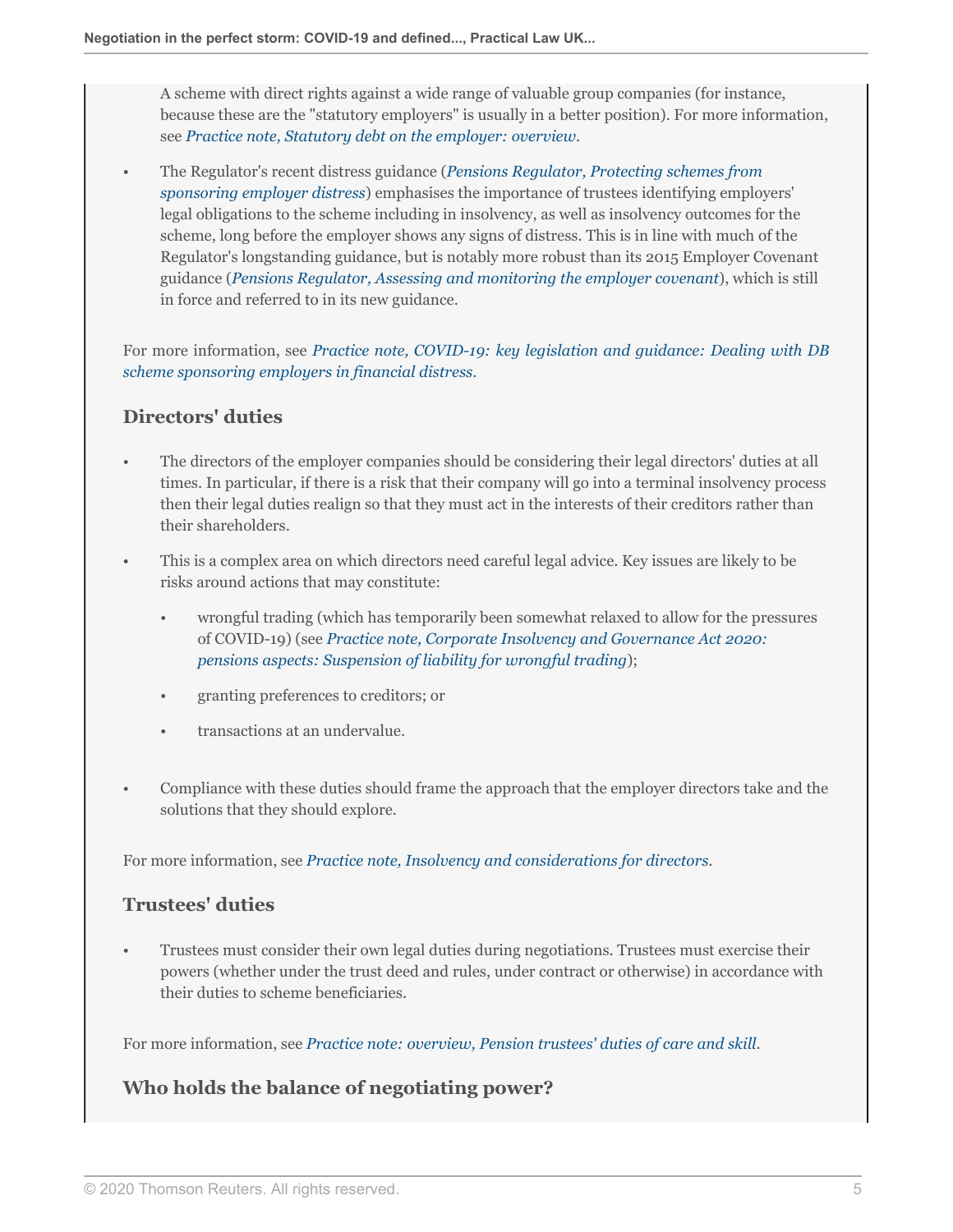- The employer and the trustees need to identify whether the scheme's rights give it a particular standing (beyond the standing of other creditors of that company).
- If the employer group needs the trustee's agreement to a proposal (for instance, to vote in favour of a company voluntary arrangement) then that gives the trustee considerable negotiating leverage.
- In some cases, a trustee may have unilateral or strong powers under the scheme's deed and rules, for example, to set employer contributions or wind up the scheme, which provide significant negotiating leverage.
- In other cases, including some corporate transactions, employer debts may be triggered under section 75 of the Pensions Act 1995, which trustees may choose to call in or agree with the employer to modify - if it is appropriate to do so and relevant legislative tests are met. For more information, see *[Practice note, Statutory debt on the employer: overview](http://uk.practicallaw.thomsonreuters.com/3-203-4898?originationContext=document&vr=3.0&rs=PLUK1.0&transitionType=DocumentItem&contextData=(sc.Default))*.
- If the relevant proposals risk material detriment to the employer covenant, that engages the risk of the Regulator exercising its powers (see *[Pensions Regulator](#page-5-0)* below), which often compels the employer group to discuss appropriate mitigation.
- Sometimes, however, a trustee will have limited negotiating leverage in which case the trustee may need to consider notifying the Regulator of its concerns.
- As with any negotiation with employers, trustees will need to consider carefully whether there are any conflicts that need to be addressed. Conflicts can become more acute in a distress situation. Trustees need to be prepared to explain their analyses and conclusions about conflicts to the Regulator. For more information, see *[Practice note: overview, Pensions: conflicts of interest](http://uk.practicallaw.thomsonreuters.com/9-506-0032?originationContext=document&vr=3.0&rs=PLUK1.0&transitionType=DocumentItem&contextData=(sc.Default)) [toolkit](http://uk.practicallaw.thomsonreuters.com/9-506-0032?originationContext=document&vr=3.0&rs=PLUK1.0&transitionType=DocumentItem&contextData=(sc.Default))*.

## <span id="page-5-0"></span>**Pensions Regulator**

- The level of the Regulator's involvement in negotiations may be a significant factor.
- Many of the sorts of events prompted by COVID-19, including refinancing, restructuring, returns of capital and disposals of assets could prompt the Regulator to consider its powers, which are soon to be strengthened by the Pension Schemes Bill (see *[Pension Schemes Bill 2019-21](#page-7-0)* 2019-21 below).
- The Regulator has statutory objectives to protect member benefits and reduce the risk of calls on the PPF. Although it also has a statutory objective to minimise adverse impact on the sustainable growth of an employer, that only applies to its ongoing funding powers.
- The Regulator's funding powers are likely to be strengthened soon (see *[Pension Schemes Bill](#page-7-0) [2019-21](#page-7-0)* below) and it is consulting on a new funding code. The Regulator's information gathering powers are also soon to be strengthened. And the Regulator has a limited power to wind up schemes.
- The Regulator does not have a statutory objective to protect jobs, but whether an act had a job protection motive can be a relevant factor when the Regulator considers using its contribution notice power. More generally, as a public body, the Regulator is likely to have some regard both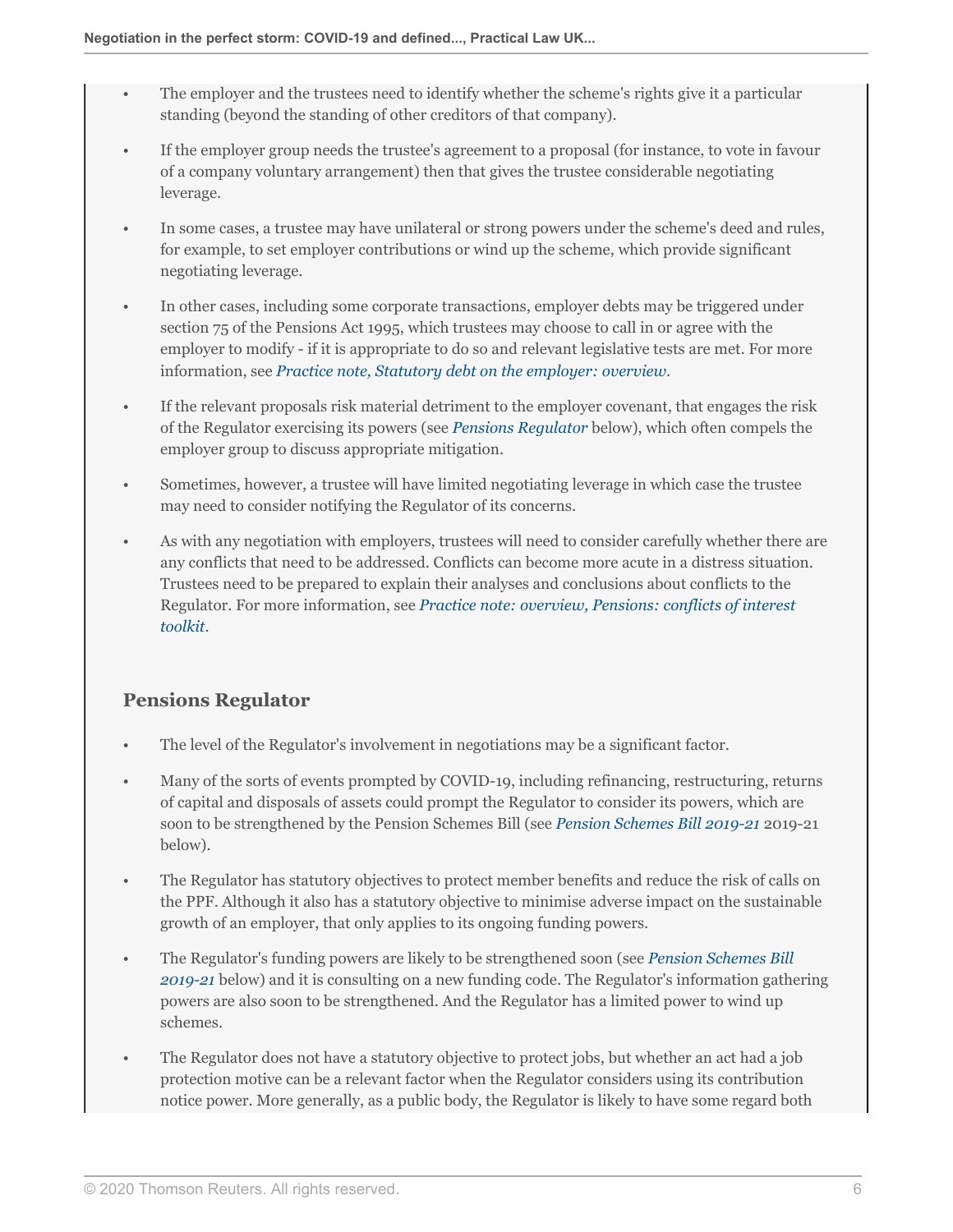for the impact on jobs and the wider economy of both its stance in negotiations and its more formal use of powers.

- The Regulator has issued guidance specifically about COVID-19 (see *[Practice note, COVID-19:](http://uk.practicallaw.thomsonreuters.com/w-027-4028?originationContext=document&vr=3.0&rs=PLUK1.0&transitionType=DocumentItem&contextData=(sc.Default)#co_anchor_a603975) [key legislation and guidance: Guidance for trustees, employers and administrators](http://uk.practicallaw.thomsonreuters.com/w-027-4028?originationContext=document&vr=3.0&rs=PLUK1.0&transitionType=DocumentItem&contextData=(sc.Default)#co_anchor_a603975)*), which has been updated since the start of the pandemic. The Regulator has also issued guidance for trustees about employer distress, including due to COVID-19 (see *[Practice note, COVID-19: key](http://uk.practicallaw.thomsonreuters.com/w-027-4028?originationContext=document&vr=3.0&rs=PLUK1.0&transitionType=DocumentItem&contextData=(sc.Default)#co_anchor_a695037) [legislation and guidance: Dealing with DB scheme sponsoring employers in financial distress](http://uk.practicallaw.thomsonreuters.com/w-027-4028?originationContext=document&vr=3.0&rs=PLUK1.0&transitionType=DocumentItem&contextData=(sc.Default)#co_anchor_a695037)*).
- The Regulator expects employers to be able to share financial information about the effects of COVID-19 with trustees, albeit possibly based on a range of scenarios. Accordingly, the Regulator expects trustees to do significant due diligence before agreeing to employer proposals, and to seek mitigation for any detriment. Ultimately, however, what trustees are able to demand may depend on the balance of negotiating power (see *[Who holds the balance of negotiating power?](#page-4-2)* above). If trustees have limited power to negotiate, they may choose to involve the Regulator at an early stage.

For more information on the Regulator's powers and role, see *[Practice note: overview, Pensions](http://uk.practicallaw.thomsonreuters.com/3-203-0447?originationContext=document&vr=3.0&rs=PLUK1.0&transitionType=DocumentItem&contextData=(sc.Default)) [Regulator: overview](http://uk.practicallaw.thomsonreuters.com/3-203-0447?originationContext=document&vr=3.0&rs=PLUK1.0&transitionType=DocumentItem&contextData=(sc.Default))*. For more about the practical issues for company directors arising from these powers, see *[Practice note, Pensions Regulator powers: practical issues for company directors](http://uk.practicallaw.thomsonreuters.com/8-386-6113?originationContext=document&vr=3.0&rs=PLUK1.0&transitionType=DocumentItem&contextData=(sc.Default))*.

## <span id="page-6-0"></span>**Forms of mitigation**

- What will constitute appropriate mitigation will depend on the circumstances.
- In practice a wide variety of covenant enhancements and mitigations can be used, including:
	- cash payments to the scheme;
	- guarantees from valuable companies;
	- security over valuable assets granted to the scheme, including escrow structures;
	- subordination arrangements under which other creditors agree to rank behind the trustee's claims;
	- the provision of bank letters of credit; and
	- arrangements under which the trustee shares in any "upside" of improved profits in the future.
- These are often accompanied by other legal provisions improving the scheme's position, such as information provision protocols (see *[Provision of information](#page-2-0)* above), negative pledges and contractual limitations on the incurrence of further debt or disposals.
- Where a pension scheme is agreeing to reduce or postpone contribution payments, the Regulator has given guidance around some of the mitigation it would expect trustees to seek, including the suspension of dividends at least for the period that the pension scheme contributions are altered. This reflects that the pension scheme is a creditor ranking ahead of shareholders' equity interests in an insolvency. The Regulator also expects trustees to seek to put in place legally enforceable means of securing fair treatment compared to other creditors, for example, security for deferred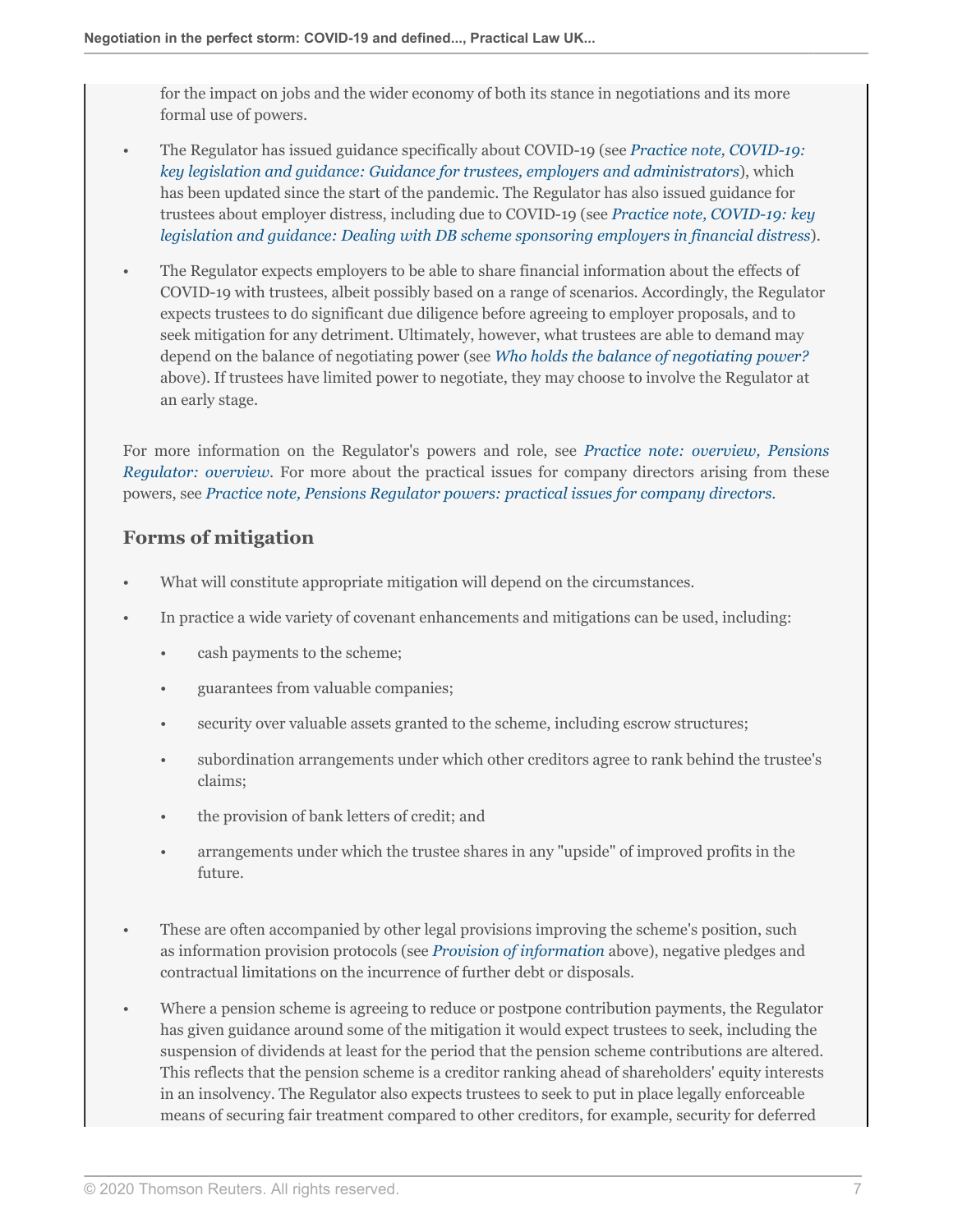contributions. For more information, see *[Practice note, COVID-19: key legislation and guidance:](http://uk.practicallaw.thomsonreuters.com/w-027-4028?originationContext=document&vr=3.0&rs=PLUK1.0&transitionType=DocumentItem&contextData=(sc.Default)#co_anchor_a746802) [Suspending or reducing pension contributions](http://uk.practicallaw.thomsonreuters.com/w-027-4028?originationContext=document&vr=3.0&rs=PLUK1.0&transitionType=DocumentItem&contextData=(sc.Default)#co_anchor_a746802)*.

#### <span id="page-7-0"></span>**Pension Schemes Bill 2019-21**

- The Pension Schemes Bill introduces new sanctions and strengthened powers for the Regulator, applying where behaviour by employers or other parties has been detrimental to pension schemes. These include:
	- new criminal offences and civil penalties for employers and third parties (who may not be associated with employers);
	- new grounds for the Regulator's contribution notice power (that can be issued to employers or associates); and
	- new requirements for employers and associates to provide information about notifiable events to both the Regulator and trustees.
- The new criminal and civil sanctions are significantly more wide-ranging, in several respects, than the Regulator's existing moral hazard powers.
- These changes may shift the balance of powers further in negotiations and help give trustees a seat at the table at an earlier stage if employers are making any plans that could affect the pension scheme.

For more information, see *[Practice note, Pension Schemes Bill 2019-21: key points: Extension of](http://uk.practicallaw.thomsonreuters.com/w-023-8797?originationContext=document&vr=3.0&rs=PLUK1.0&transitionType=DocumentItem&contextData=(sc.Default)#co_anchor_a912068) [Regulator's powers and new offences](http://uk.practicallaw.thomsonreuters.com/w-023-8797?originationContext=document&vr=3.0&rs=PLUK1.0&transitionType=DocumentItem&contextData=(sc.Default)#co_anchor_a912068)*.

#### <span id="page-7-1"></span>**Pension Protection Fund**

- The part the PPF plays in any negotiation depends, in particular, on whether the employer is distressed and considering restructuring options (because these may trigger a PPF assessment period so that the PPF's powers are directly engaged).
- Other factors include whether the scheme has a deficit on the PPF basis and whether the Regulator is considering its moral hazard powers.
- Broadly, there tends to be alignment between the PPF's and the Regulator's objectives in any negotiation.

<span id="page-7-2"></span>For more information about the PPF, see *[Practice note, Pension Protection Fund: overview](http://uk.practicallaw.thomsonreuters.com/7-205-4460?originationContext=document&vr=3.0&rs=PLUK1.0&transitionType=DocumentItem&contextData=(sc.Default))*.

#### **CIGA 2020**

• The Corporate Insolvency and Governance Act (CIGA 2020) introduces new options for company restructuring and rescue, some of which could have a significant impact on a pension scheme (or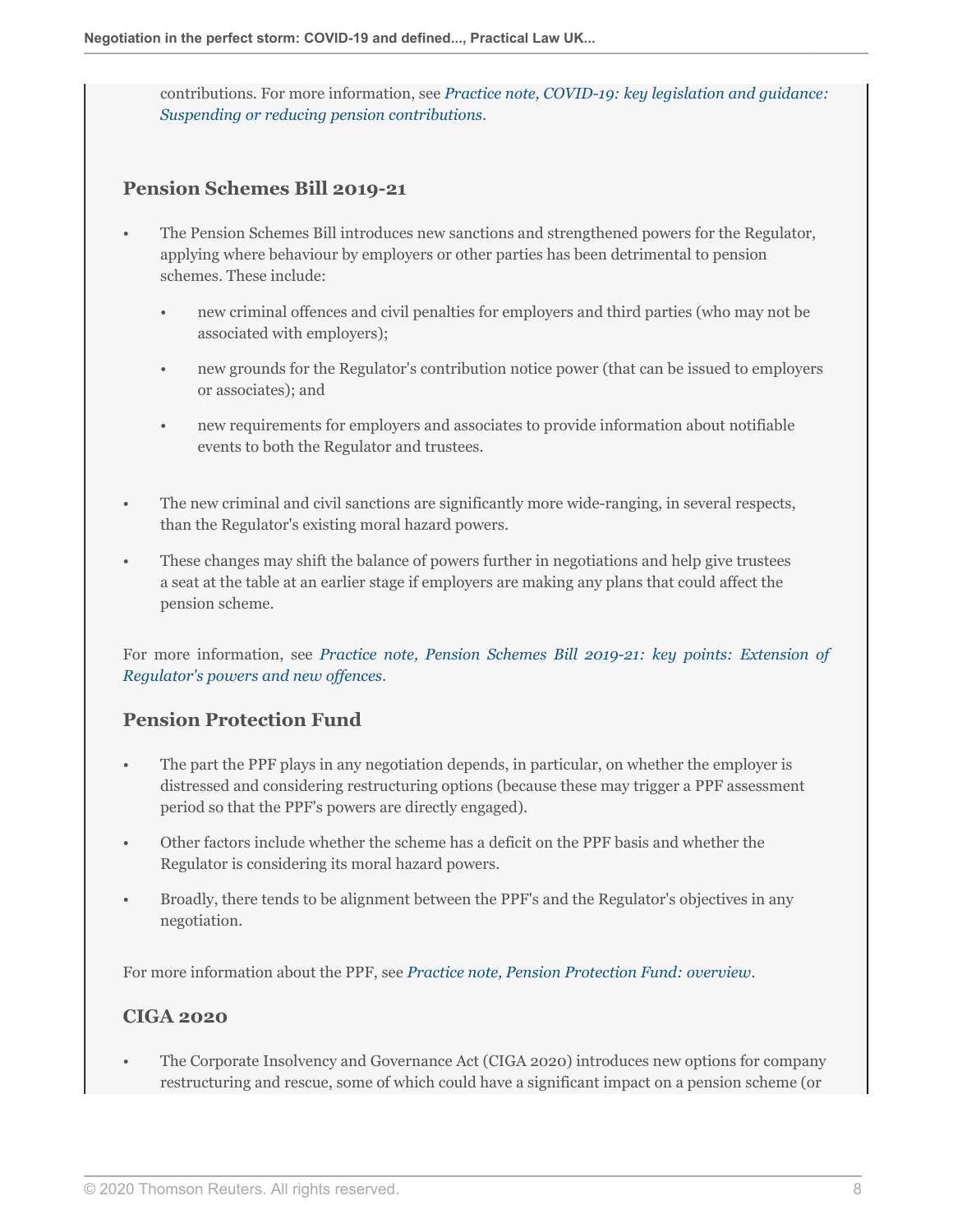the PPF) as a creditor of a sponsoring employer. The new options include a moratorium for 20 business days as well as a new restructuring plan.

- There is potential scope for CIGA 2020 to be used to compromise pension scheme liabilities. The provisions are complex but the Act allows for the "cramming down" of creditors via a restructuring plan, which could potentially include the pension scheme.
- In addition, the new statutory moratorium may alter the ranking of some kinds of unsecured debts so that they rank in priority to the unsecured claims of the pension scheme.
- Trustees will need to consider the potential impact of CIGA 2020 on their ongoing covenant assessment.

For more information, see *[Practice note, Corporate Insolvency and Governance Act 2020: pensions](http://uk.practicallaw.thomsonreuters.com/w-026-3567?originationContext=document&vr=3.0&rs=PLUK1.0&transitionType=DocumentItem&contextData=(sc.Default)) [aspects](http://uk.practicallaw.thomsonreuters.com/w-026-3567?originationContext=document&vr=3.0&rs=PLUK1.0&transitionType=DocumentItem&contextData=(sc.Default))*.

# <span id="page-8-0"></span>**Summary**

Although it may be difficult to predict how and when COVID-19 will affect employers, trustees and employers can and should be actively considering the position with the benefit of legal, actuarial and covenant advice. The insolvency and restructuring aspects of covenant assessment have never been more important.

#### **END OF DOCUMENT**

|                                | <b>Related Content</b>                                                                             |
|--------------------------------|----------------------------------------------------------------------------------------------------|
|                                | <b>Topics</b>                                                                                      |
|                                | <b>Administering Pension Schemes</b>                                                               |
|                                | Corporate insolvency/bankruptcy                                                                    |
|                                | Dealing with companies in financial difficulty                                                     |
|                                | <b>Employers - Pensions</b>                                                                        |
|                                | <b>Funding and Investment - Pensions</b>                                                           |
|                                | <b>General Pensions</b>                                                                            |
|                                | <b>Pension Trustees</b>                                                                            |
|                                | <b>Pensions Regulator</b>                                                                          |
|                                | Winding-up and Insolvency - Pensions                                                               |
|                                | Workplace pensions and other retirement benefits                                                   |
| <b>Practice note: overview</b> |                                                                                                    |
|                                | Company voluntary arrangements (CVAs) • Maintained                                                 |
|                                | COVID-19: issues for pension scheme trustees and employers                                         |
|                                | COVID-19: issues for pension scheme trustees and employers: key legislation and guidance $\bullet$ |
|                                | Maintained                                                                                         |
|                                | Statutory debt on the employer: overview • Maintained                                              |
|                                | Pension trustees' duties of care and skill • Maintained                                            |
|                                | Pensions: conflicts of interest toolkit • Maintained                                               |
|                                | Pensions Regulator: overview • Maintained                                                          |
|                                | Pension Schemes Bill 2019-21: key points • Maintained                                              |
|                                |                                                                                                    |